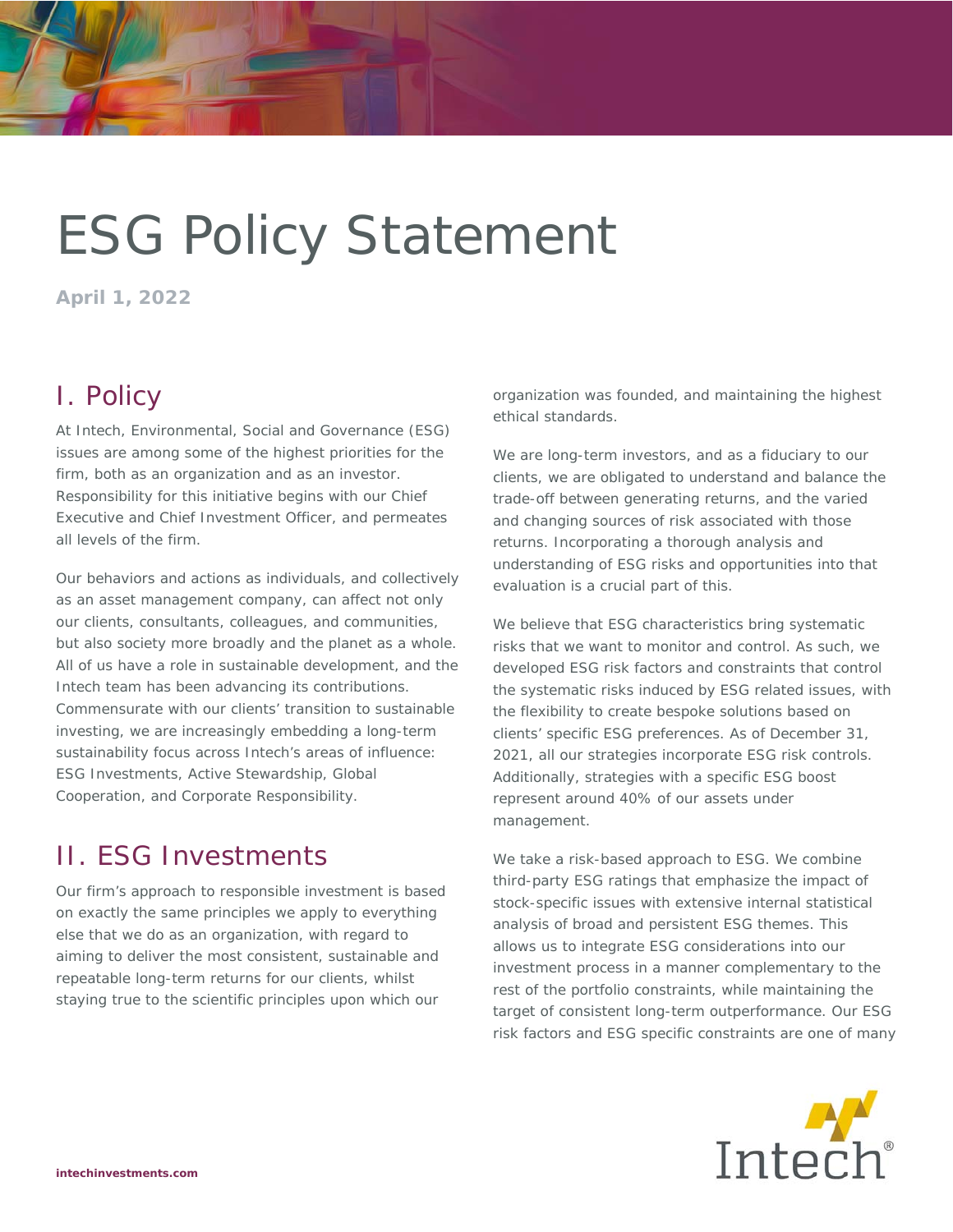dimensions in which we measure and control risk and are subject to a similar process as the other factors and constraints we consider in our process.

For the clients that specifically desire an improved ESG profile versus the benchmark (ESG score boost, carbon reduction…), we aim to provide strategies that consistently satisfy this goal in a way that balances the resulting risk and return outcomes.

We believe that our risk-based approach of integrating ESG considerations offers a reliable framework to control ESG-based systematic risks. Additionally, it provides flexibility to create enhanced bespoke ESG solutions based on various ESG preferences.

## III. Active Stewardship

Exercising voting rights on behalf of our clients who delegate this responsibility to Intech is an important part of our fiduciary obligation, and a key mechanism of engagement with our portfolio companies. By so doing, we aim to have a positive, long-term impact on the companies in which we invest.

We partner with Institutional Shareholder Services, Inc. (ISS), which offers a range of different voting policies from which our clients may choose to reflect their voting preferences. In 2021, we added the ISS Climate Proxy Voting Guidelines among the selection of guidelines choices for our clients for whom we vote proxies. However, for those clients who do not specify such a preference and have granted us proxy-voting authority, Intech has selected ISS's Sustainability Voting Guidelines as the default proxy voting

To maximize the impact of our engagement efforts in conjunction with other investors, we use ISS ESG's Collaborative Engagement services, which allow investors to participate in a joint outreach and dialogue with companies on material sustainability-related themes. They comprise two solutions, ISS ESG's longstanding Norm-Based Engagement solution (previously known as Pooled Engagement) and the Thematic Engagement solution. While the Norm-Based Engagement solution allows investors to react to

controversies, the Thematic Engagement solution offers a more proactive solution on selected material themes.

Under the Norm-Based Engagement solution, ISS identifies approximately 100 companies per year that fail to prevent or address social and environmental controversies in line with established standards for responsible business conduct. Investors can voice their concerns with companies identified as involved in controversies with a severe adverse impact on society or the environment by ISS ESG's Norm-Based Research, and request transparency regarding risk mitigation. Engagements cover human rights, environment, human rights, and corruption.

In addition, in 2022, Intech subscribed to ISS ESG's Net Zero Thematic Engagement, which is a solution that enables investors to engage with publicly listed companies on top-priority ESG themes to generate transparency and performance. For the Net Zero Thematic Engagement, ISS ESG identifies a list of target companies that show a certain underperformance, based on specific definitions for this theme.

We are also a signatory of Climate Action 100+ in order to broaden our engagement related to environmental issues. Climate Action 100+ is an investor-led climate change initiative. Members of this initiative hold constructive dialogues with the world's largest corporate greenhouse gas emitters that can have a significant impact on the resolution of climate change.

We believe that through our partnership with ISS and Climate Action 100+, the scope and efficacy of our engagement are greater than what we would be able to achieve on our own given the quantitative nature of our investment process and our approach to ESG investing.

#### IV. Global Cooperation

Given the significant challenges facing our society, the impact of a collective effort to bring about positive change is much greater than the efforts of individual asset managers and asset owners. In that spirit, Intech participates in several governance- and sustainabilityrelated investor platforms.